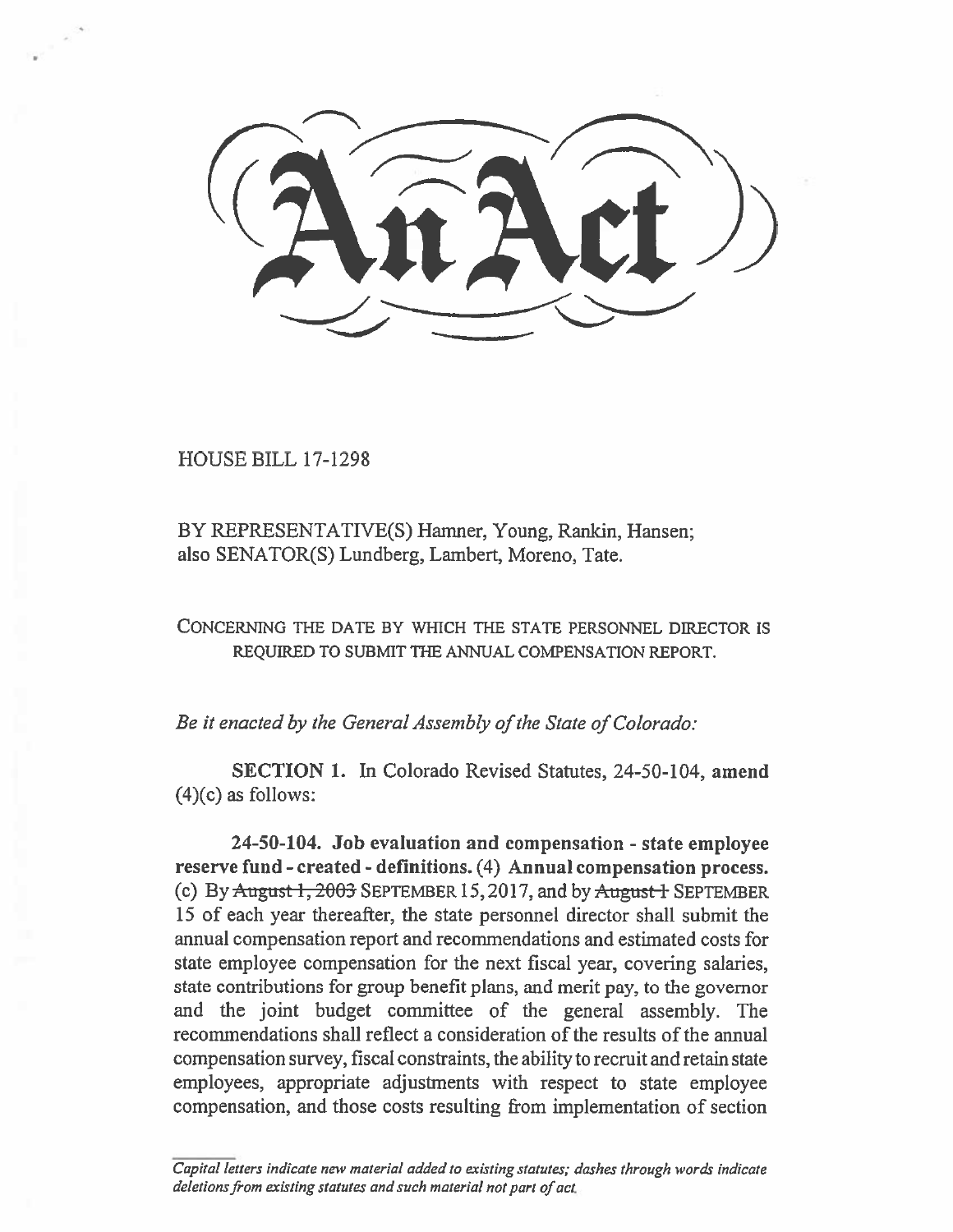24-50-110 (1)(a). The recommendations for state contributions for group benefit plans shall specify the amnial group benefit plan year established pursuant to section 24-50-604 (1)(m). The annual compensation report shall include the results of the surveys of public or private employers and jobs for prevailing total compensation and the reasons for any deviation from prevailing total compensation in the recommendations submitted to the governor and the joint budget committee. The state personnel director shall also publish such report. This paragraph  $(c)$  SUBSECTION  $(4)(c)$  is exempt from the provisions of section 24-1-136 (11), and the periodic reporting requirements of this section are effective until changed by the general assembly acting by bill.

SECTION 2. Safety clause. The general assembly hereby finds,

## PAGE 2-HOUSE BILL 17-1298